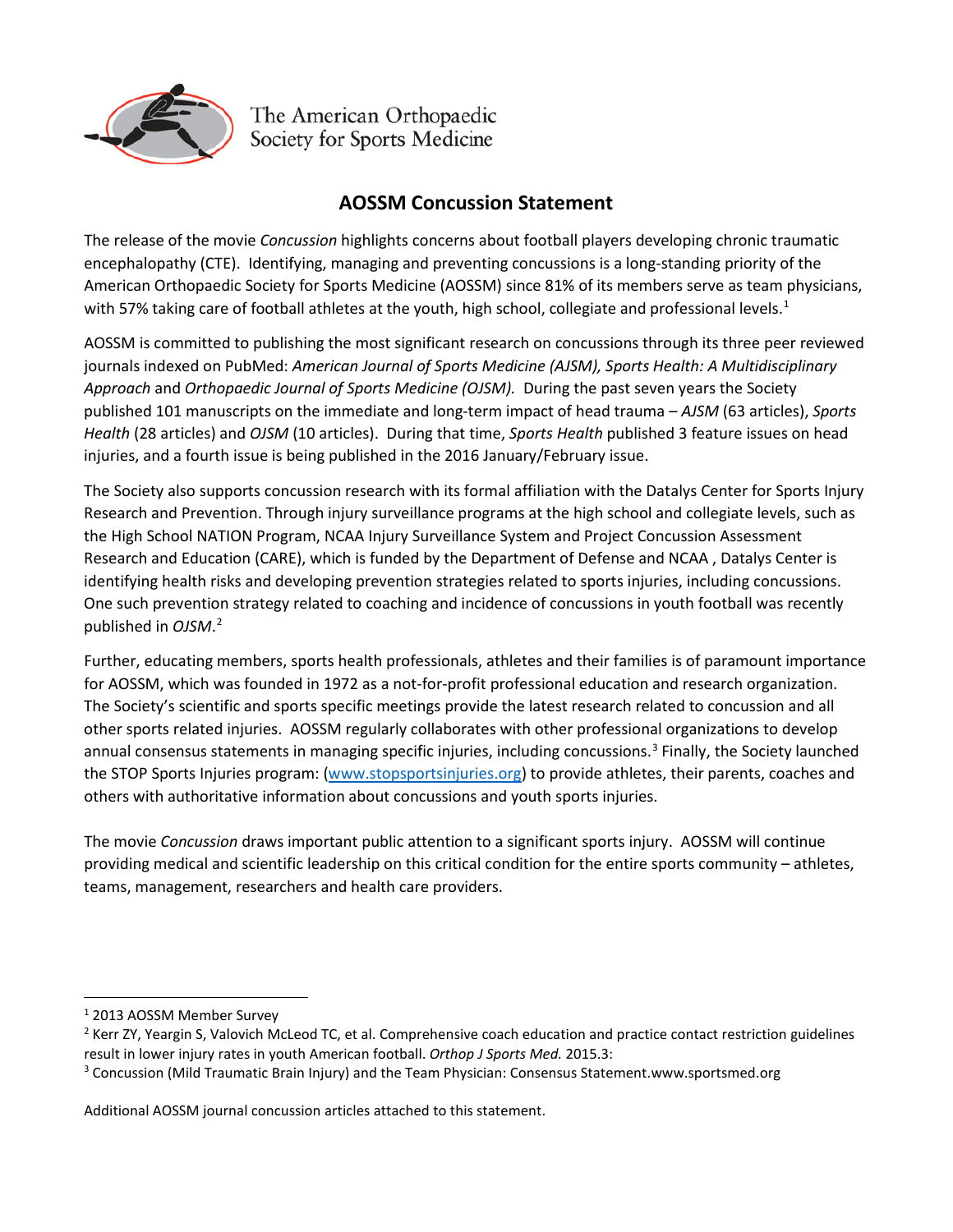## *American Journal of Sports Medicine* **Concussion** *Citations*  **Jan 2009 - Dec 2015 [www.ajsm.org](http://www.ajsm.org/)**

1. Athiviraham A, Bartsch A, Mageswaran P, et al. Analysis of baseball-to-helmet impacts in Major League Baseball. *Am J Sport Med.* 2012;40(12):2808-2814. doi:10.1177/0363546512461754.

- 2. Baugh CM, Kroshus E, Daneshvar DH, Filali NA, Hiscox MJ, Glantz LH. Concussion management in United States college sports: compliance with National Collegiate Athletic Association concussion policy and areas for improvement. *Am J Sport Med.* 2015;43(1):47-56. doi:10.1177/0363546514553090.
- 3. Broglio SP, Martini D, Kasper L, Eckner JT, Kutcher JS. Estimation of head impact exposure in high school football: implications for regulating contact practices. *Am J Sport Med.* 2013;41(12):2877- 2884. doi:10.1177/0363546513502458.
- 4. Caswell S V, Lincoln AE, Almquist JL, Dunn RE, Hinton RY. Video incident analysis of head injuries in high school girls' lacrosse. *Am J Sport Med.* 2012;40(4):756-762. doi:10.1177/0363546512436647.
- 5. Chrisman SP, Schiff MA, Chung SK, Herring SA, Rivara FP. Implementation of concussion legislation and extent of concussion education for athletes, parents, and coaches in Washington State. *Am J Sport Med.* 2014;42(5):1190-1196. doi:10.1177/0363546513519073.
- 6. Colvin AC, Mullen J, Lovell MR, West RV, Collins MW, Groh M. The role of concussion history and gender in recovery from soccer-related concussion. *Am J Sport Med.* 2009;37(9):1699-1704. doi:10.1177/0363546509332497.
- 7. Covassin T, Elbin RJ, Bleecker A, Lipchik A, Kontos AP. Are there differences in neurocognitive function and symptoms between male and female soccer players after concussions? *Am J Sport Med.* 2013;41(12):2890-2895. doi:10.1177/0363546513509962.
- 8. Covassin T, Elbin RJ, Harris W, Parker T, Kontos A. The role of age and sex in symptoms, neurocognitive performance, and postural stability in athletes after concussion. *Am J Sport Med.* 2012;40(6):1303-1312. doi:10.1177/0363546512444554.
- 9. Covassin T, Moran R, Wilhelm K. Concussion symptoms and neurocognitive performance of high school and college athletes who incur multiple concussions. *Am J Sport Med.* 2013;41(12):2885- 2889. doi:10.1177/0363546513499230.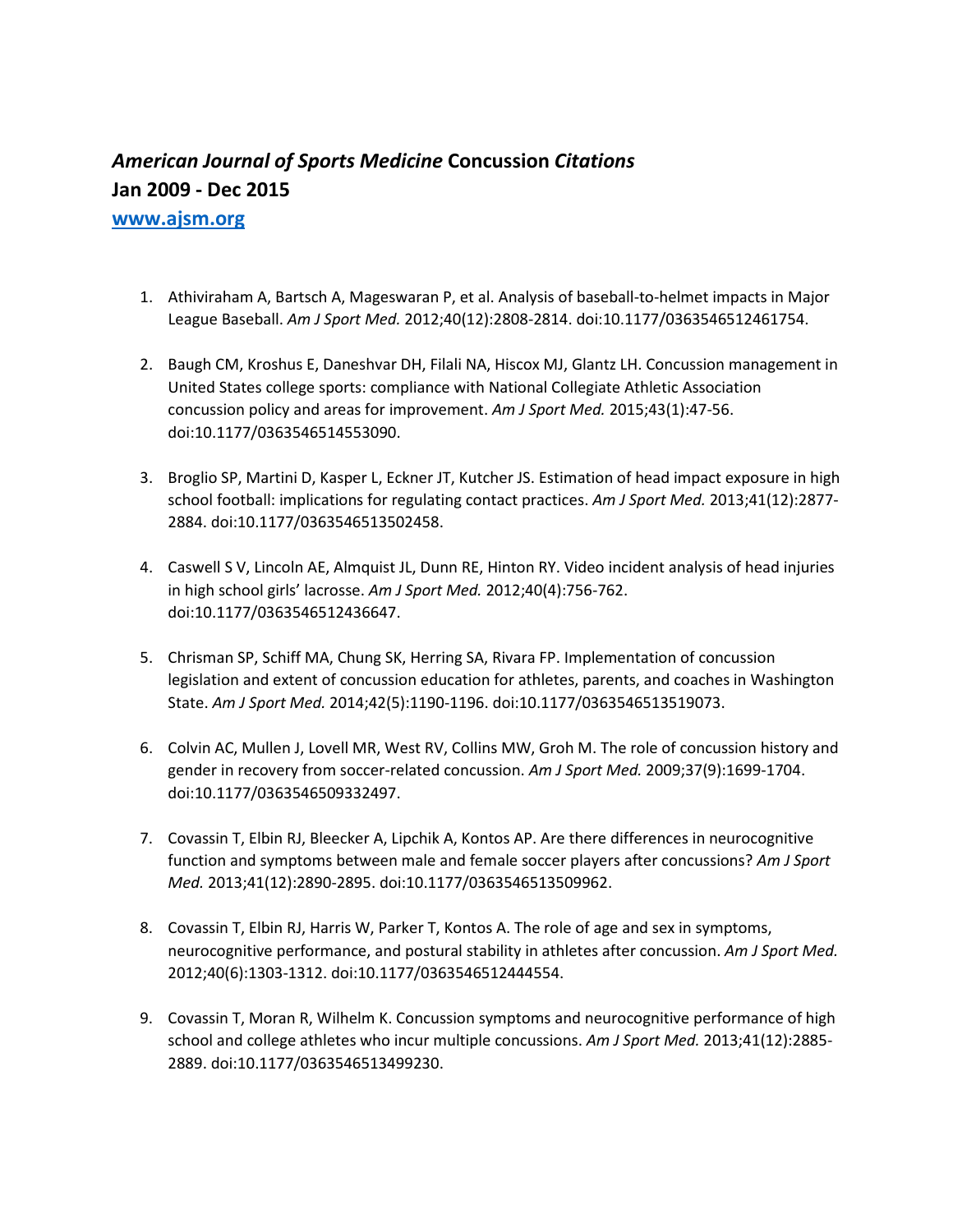- 10. Eckner JT, Oh YK, Joshi MS, Richardson JK, Ashton-Miller JA. Effect of neck muscle strength and anticipatory cervical muscle activation on the kinematic response of the head to impulsive loads. *Am J Sport Med.* 2014;42(3):566-576. doi:10.1177/0363546513517869.
- 11. Elbin RJ, Schatz P, Covassin T. One-year test-retest reliability of the online version of ImPACT in high school athletes. *Am J Sport Med.* 2011;39(11):2319-2324. doi:10.1177/0363546511417173.
- 12. Furman GR, Lin C-C, Bellanca JL, Marchetti GF, Collins MW, Whitney SL. comparison of the balance accelerometer measure and balance error scoring system in adolescent concussions in sports. *Am J Sport Med.* 2013;41(6):1404-1410. doi:10.1177/0363546513484446.
- 13. Gardner EC. Head, face, and eye injuries in collegiate women's field hockey. *Am J Sport Med.* 2015;43(8):2027-2034. doi:10.1177/0363546515588175.
- 14. Green GA, Pollack KM, D'Angelo J, et al. Mild traumatic brain injury in Major and Minor League Baseball players. *Am J Sport Med.* 2015;43(5):1118-1126. doi:10.1177/0363546514568089.
- 15. Hollis SJ, Stevenson MR, McIntosh AS, Shores EA, Collins MW, Taylor CB. Incidence, risk, and protective factors of mild traumatic brain injury in a cohort of Australian nonprofessional male rugby players. *Am J Sport Med.* 2009;37(12):2328-2333. doi:10.1177/0363546509341032.
- 16. Howell DR, Osternig LR, Chou L-S. Adolescents demonstrate greater gait balance control deficits after concussion than young adults. *Am J Sport Med.* 2015;43(3):625-632. doi:10.1177/0363546514560994.
- 17. Hutchison MG, Lawrence DW, Cusimano MD, Schweizer TA. Head trauma in mixed martial arts. *Am J Sport Med.* 2014;42(6):1352-1358. doi:10.1177/0363546514526151.
- 18. Hutchison M, Comper P, Mainwaring L, Richards D. The influence of musculoskeletal injury on cognition: implications for concussion research. *Am J Sport Med.* 2011;39(11):2331-2337. doi:10.1177/0363546511413375.
- 19. Kerr ZY, Hayden R, Dompier TP, Cohen R. Association of equipment worn and concussion injury rates in National Collegiate Athletic Association football practices: 2004-2005 to 2008-2009 academic years. *Am J Sport Med.* 2015;43(5):1134-1141. doi:10.1177/0363546515570622.
- 20. Kerr ZY, Marshall SW, Harding HP, Guskiewicz KM. Nine-year risk of depression diagnosis increases with increasing self-reported concussions in retired professional football players. *Am J Sport Med.* 2012;40(10):2206-2212. doi:10.1177/0363546512456193.
- 21. Kerr ZY, Mihalik JP, Guskiewicz KM, Rosamond WD, Evenson KR, Marshall SW. Agreement between athlete-recalled and clinically documented concussion histories in former collegiate athletes. *Am J Sport Med.* 2015;43(3):606-613. doi:10.1177/0363546514562180.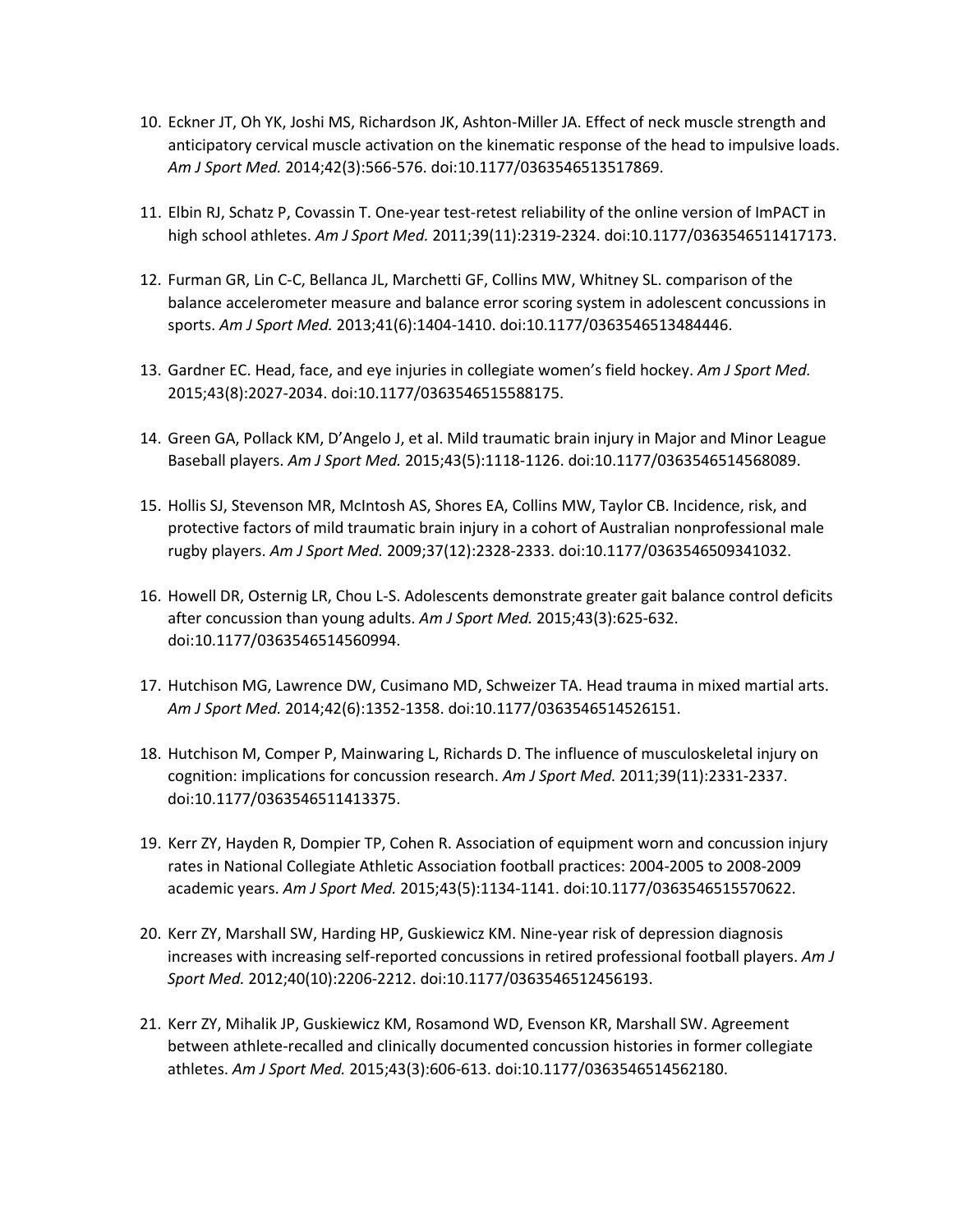- 22. Kerr ZY, Register-Mihalik JK, Kroshus E, Baugh CM, Marshall SW. Motivations associated with nondisclosure of self-reported concussions in former collegiate athletes. *Am J Sport Med.* November 2015. doi:10.1177/0363546515612082.
- 23. Kim S, Endres NK, Johnson RJ, Ettlinger CF, Shealy JE. Snowboarding injuries: trends over time and comparisons with alpine skiing injuries. *Am J Sport Med.* 2012;40(4):770-776. doi:10.1177/0363546511433279.
- 24. King D, Hume PA, Brughelli M, Gissane C. Instrumented mouthguard acceleration analyses for head impacts in amateur rugby union players over a season of matches. *Am J Sport Med.* 2015;43(3):614-624. doi:10.1177/0363546514560876.
- 25. Kontos AP, Elbin RJ, Lau B, et al. Posttraumatic migraine as a predictor of recovery and cognitive impairment after sport-related concussion. *Am J Sport Med.* 2013;41(7):1497-1504. doi:10.1177/0363546513488751.
- 26. Kontos AP, Elbin RJ, Schatz P, et al. A revised factor structure for the post-concussion symptom scale: baseline and postconcussion factors. *Am J Sport Med.* 2012;40(10):2375-2384. doi:10.1177/0363546512455400.
- 27. Kostyun RO, Milewski MD, Hafeez I. Sleep disturbance and neurocognitive function during the recovery from a sport-related concussion in adolescents. *Am J Sport Med.* 2015;43(3):633-640. doi:10.1177/0363546514560727.
- 28. Kumar NS, Chin M, O'Neill C, Jakoi AM, Tabb L, Wolf M. On-field performance of National Football League players after return from concussion. *Am J Sport Med.* 2014;42(9):2050-2055. doi:10.1177/0363546514539449.
- 29. Lau BC, Collins MW, Lovell MR. Sensitivity and specificity of subacute computerized neurocognitive testing and symptom evaluation in predicting outcomes after sports-related concussion. *Am J Sport Med.* 2011;39(6):1209-1216. doi:10.1177/0363546510392016.
- 30. Lau BC, Kontos AP, Collins MW, Mucha A, Lovell MR. Which on-field signs/symptoms predict protracted recovery from sport-related concussion among high school football players? *Am J Sport Med.* 2011;39(11):2311-2318. doi:10.1177/0363546511410655.
- 31. Lichtenstein JD, Moser RS, Schatz P. Age and test setting affect the prevalence of invalid baseline scores on neurocognitive tests. *Am J Sport Med.* 2014;42(2):479-484. doi:10.1177/0363546513509225.
- 32. Lincoln AE, Caswell S V, Almquist JL, Dunn RE, Hinton RY. Video incident analysis of concussions in boys' high school lacrosse. *Am J Sport Med.* 2013;41(4):756-761. doi:10.1177/0363546513476265.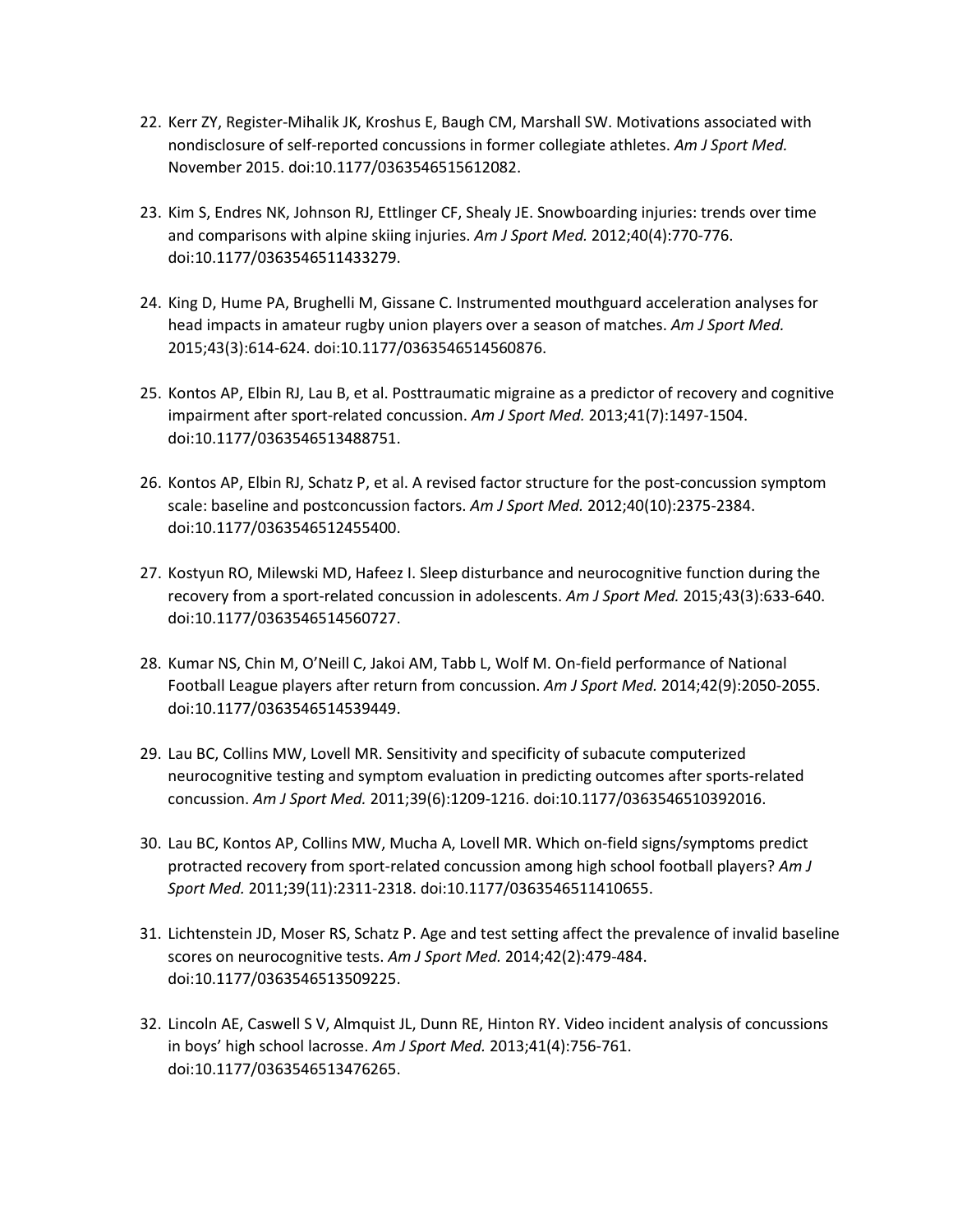- 33. Lincoln AE, Caswell S V, Almquist JL, Dunn RE, Norris JB, Hinton RY. Trends in concussion incidence in high school sports: a prospective 11-year study. *Am J Sport Med.* 2011;39(5):958- 963. doi:10.1177/0363546510392326.
- 34. Lopez V, Galano GJ, Black CM, et al. Profile of an American amateur rugby union sevens series. *Am J Sport Med.* 2012;40(1):179-184. doi:10.1177/0363546511427124.
- 35. Love S, Solomon GS. Talking with parents of high school football players about chronic traumatic encephalopathy: a concise summary. *Am J Sport Med.* 2015;43(5):1260-1264. doi:10.1177/0363546514535187.
- 36. Makdissi M, Darby D, Maruff P, Ugoni A, Brukner P, McCrory PR. Natural history of concussion in sport: markers of severity and implications for management. *Am J Sport Med.* 2010;38(3):464- 471. doi:10.1177/0363546509349491.
- 37. Makdissi M, McCrory P, Ugoni A, Darby D, Brukner P. A prospective study of postconcussive outcomes after return to play in Australian football. *Am J Sport Med.* 2009;37(5):877-883. doi:10.1177/0363546508328118.
- 38. Marar M, McIlvain NM, Fields SK, Comstock RD. Epidemiology of concussions among United States high school athletes in 20 sports. *Am J Sport Med.* 2012;40(4):747-755. doi:10.1177/0363546511435626.
- 39. McClure DJ, Zuckerman SL, Kutscher SJ, Gregory AJ, Solomon GS. Baseline neurocognitive testing in sports-related concussions: the importance of a prior night's sleep. *Am J Sport Med.* 2014;42(2):472-478. doi:10.1177/0363546513510389.
- 40. McGuine TA, Hetzel S, McCrea M, Brooks MA. Protective equipment and player characteristics associated with the incidence of sport-related concussion in high school football players: a multifactorial prospective study. *Am J Sport Med.* 2014;42(10):2470-2478. doi:10.1177/0363546514541926.
- 41. Meehan WP, d'Hemecourt P, Collins CL, Comstock RD. Assessment and management of sportrelated concussions in United States high schools. *Am J Sport Med.* 2011;39(11):2304-2310. doi:10.1177/0363546511423503.
- 42. Meehan WP, d'Hemecourt P, Comstock RD. High school concussions in the 2008-2009 academic year: mechanism, symptoms, and management. *Am J Sport Med.* 2010;38(12):2405-2409. doi:10.1177/0363546510376737.
- 43. Mihalik JP, Register-Mihalik J, Kerr ZY, Marshall SW, McCrea MC, Guskiewicz KM. Recovery of posttraumatic migraine characteristics in patients after mild traumatic brain injury. *Am J Sport Med.* 2013;41(7):1490-1496. doi:10.1177/0363546513487982.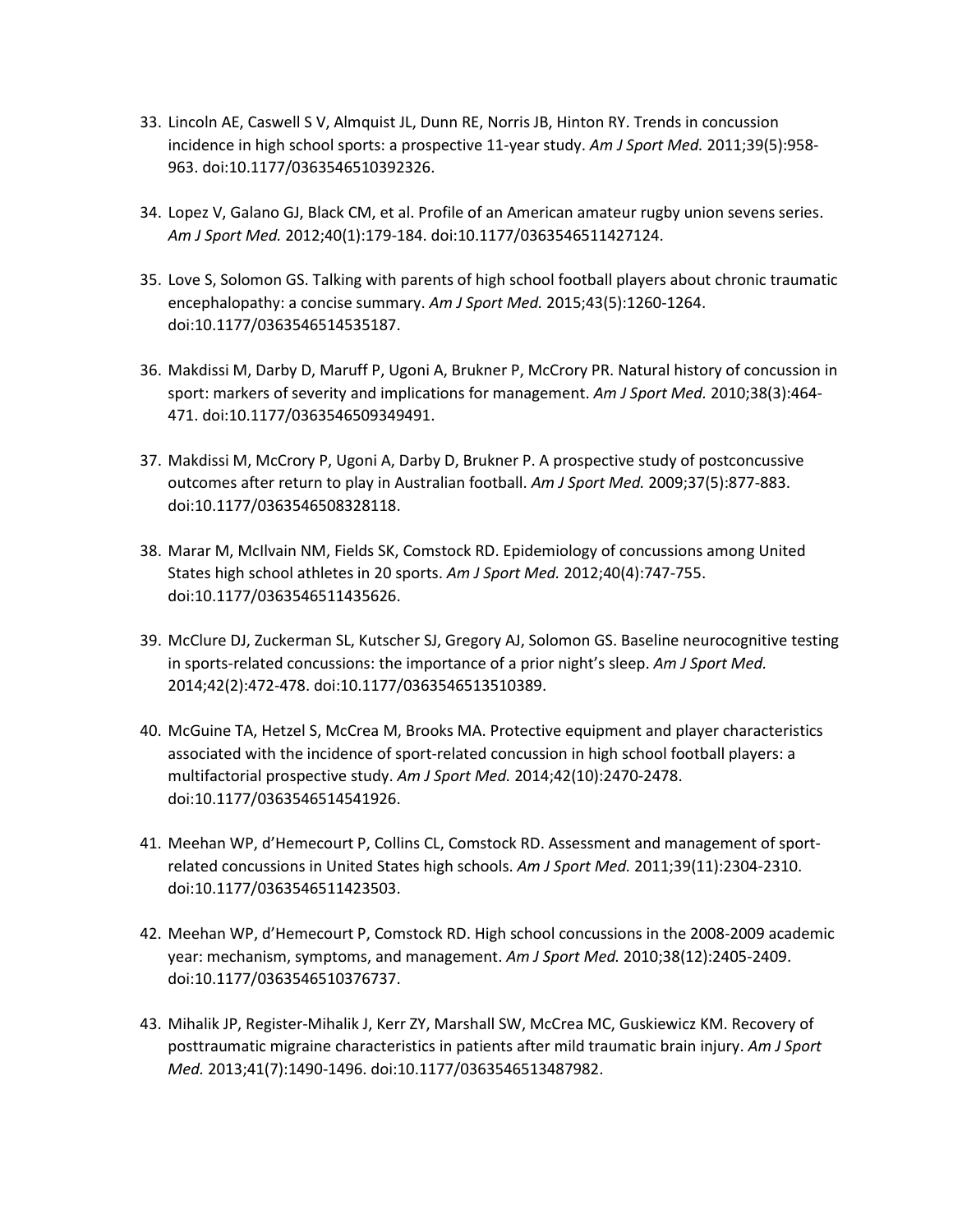- 44. Moser RS, Schatz P, Neidzwski K, Ott SD. Group versus individual administration affects baseline neurocognitive test performance. *Am J Sport Med.* 2011;39(11):2325-2330. doi:10.1177/0363546511417114.
- 45. Mucha A, Collins MW, Elbin RJ, et al. A brief vestibular/ocular motor screening (VOMS) assessment to evaluate concussions: preliminary findings. *Am J Sport Med.* 2014;42(10):2479- 2486. doi:10.1177/0363546514543775.
- 46. Nakayama Y, Covassin T, Schatz P, Nogle S, Kovan J. Examination of the test-retest reliability of a computerized neurocognitive test battery. *Am J Sport Med.* 2014;42(8):2000-2005. doi:10.1177/0363546514535901.
- 47. Nelson LD, Pfaller AY, Rein LE, McCrea MA. Rates and predictors of invalid baseline test performance in high school and collegiate athletes for 3 computerized neurocognitive tests: ANAM, Axon Sports, and ImPACT. *Am J Sport Med.* 2015;43(8):2018-2026. doi:10.1177/0363546515587714.
- 48. Pearce KL, Sufrinko A, Lau BC, Henry L, Collins MW, Kontos AP. Near point of convergence after a sport-related concussion: measurement reliability and relationship to neurocognitive impairment and symptoms. *Am J Sport Med.* 2015;43(12):3055-3061. doi:10.1177/0363546515606430.
- 49. Rivara FP, Schiff MA, Chrisman SP, Chung SK, Ellenbogen RG, Herring SA. The effect of coach education on reporting of concussions among high school athletes after passage of a concussion law. *Am J Sport Med.* 2014;42(5):1197-1203. doi:10.1177/0363546514521774.
- 50. Rosenthal JA, Foraker RE, Collins CL, Comstock RD. National high school athlete concussion rates from 2005-2006 to 2011-2012. *Am J Sport Med.* 2014;42(7):1710-1715. doi:10.1177/0363546514530091.
- 51. Schatz P. Long-Term Test-Retest Reliability of baseline cognitive assessments using ImPACT. *Am J Sport Med.* 2010;38(1):47-53. doi:10.1177/0363546509343805.
- 52. Schatz P, Sandel N. Sensitivity and specificity of the online version of ImPACT in high school and collegiate athletes. *Am J Sport Med.* 2013;41(2):321-326. doi:10.1177/0363546512466038.
- 53. Schmidt JD, Guskiewicz KM, Blackburn JT, Mihalik JP, Siegmund GP, Marshall SW. The influence of cervical muscle characteristics on head impact biomechanics in football. *Am J Sport Med*. 2014;42(9):2056-2066. doi:10.1177/0363546514536685.
- 54. Solomon GS, Kuhn A. Relationship between concussion history and neurocognitive test performance in National Football League draft picks. *Am J Sport Med*. 2014;42(4):934-939. doi:10.1177/0363546513518742.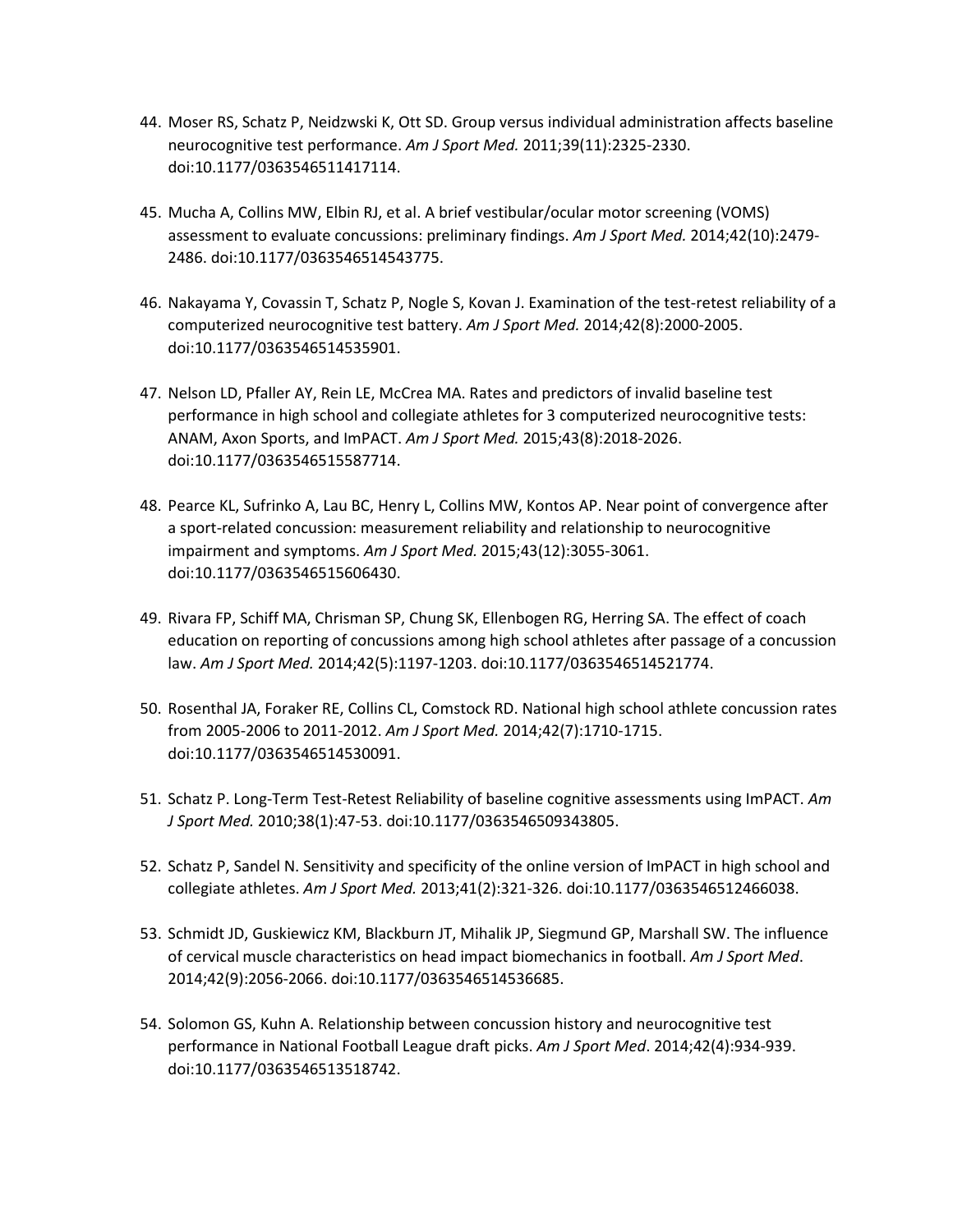- 55. Sufrinko A, Pearce K, Elbin RJ, et al. The effect of preinjury sleep difficulties on neurocognitive impairment and symptoms after sport-related concussion. *Am J Sport Med.* 2015;43(4):830-838. doi:10.1177/0363546514566193.
- 56. Swenson DM, Yard EE, Fields SK, Comstock RD. Patterns of recurrent injuries among US high school athletes, 2005–2008. *Am J Sport Med.* 2009;37(8):1586-1593. doi:10.1177/0363546509332500.
- 57. Valovich McLeod TC, Bay RC, Lam KC, Chhabra A. Representative baseline values on the Sport Concussion Assessment Tool 2 (SCAT2) in adolescent athletes vary by gender, grade, and concussion history. *Am J Sport Med.* 2012;40(4):927-933. doi:10.1177/0363546511431573.
- 58. Vaughan CG, Gerst EH, Sady MD, Newman JB, Gioia GA. The relation between testing environment and baseline performance in child and adolescent concussion assessment. *Am J Sport Med.* 2014;42(7):1716-1723. doi:10.1177/0363546514531732.
- 59. Wasserman EB, Abar B, Shah MN, Wasserman D, Bazarian JJ. Concussions are associated with decreased batting performance among major league baseball players. *Am J Sport Med.*  2015;43(5):1127-1133. doi:10.1177/0363546515576130.
- 60. Wasserman EB, Kerr ZY, Zuckerman SL, Covassin T. Epidemiology of sports-related concussions in National Collegiate Athletic Association Athletes from 2009-2010 to 2013-2014: symptom prevalence, symptom resolution time, and return-to-play time. *Am J Sport Med.* November 2015. doi:10.1177/0363546515610537.
- 61. Xiang J, Collins CL, Liu D, McKenzie LB, Comstock RD. Lacrosse injuries among high school boys and girls in the United States: academic years 2008-2009 through 2011-2012. *Am J Sport Med.*  2014;42(9):2082-2088. doi:10.1177/0363546514539914.
- 62. Yengo-Kahn AM, Johnson DJ, Zuckerman SL, Solomon GS. Concussions in the National Football League: a current concepts review. *Am J Sport Med.* April 2015. doi:10.1177/0363546515580313.
- 63. Zuckerman SL, Kerr ZY, Yengo-Kahn A, Wasserman E, Covassin T, Solomon GS. Epidemiology of sports-related concussion in NCAA athletes from 2009-2010 to 2013-2014: incidence, recurrence, and mechanisms. *Am J Sport Med.* 2015;43(11):2654-2662. doi:10.1177/0363546515599634.

### **Epublished articles not yet in print: 2/63**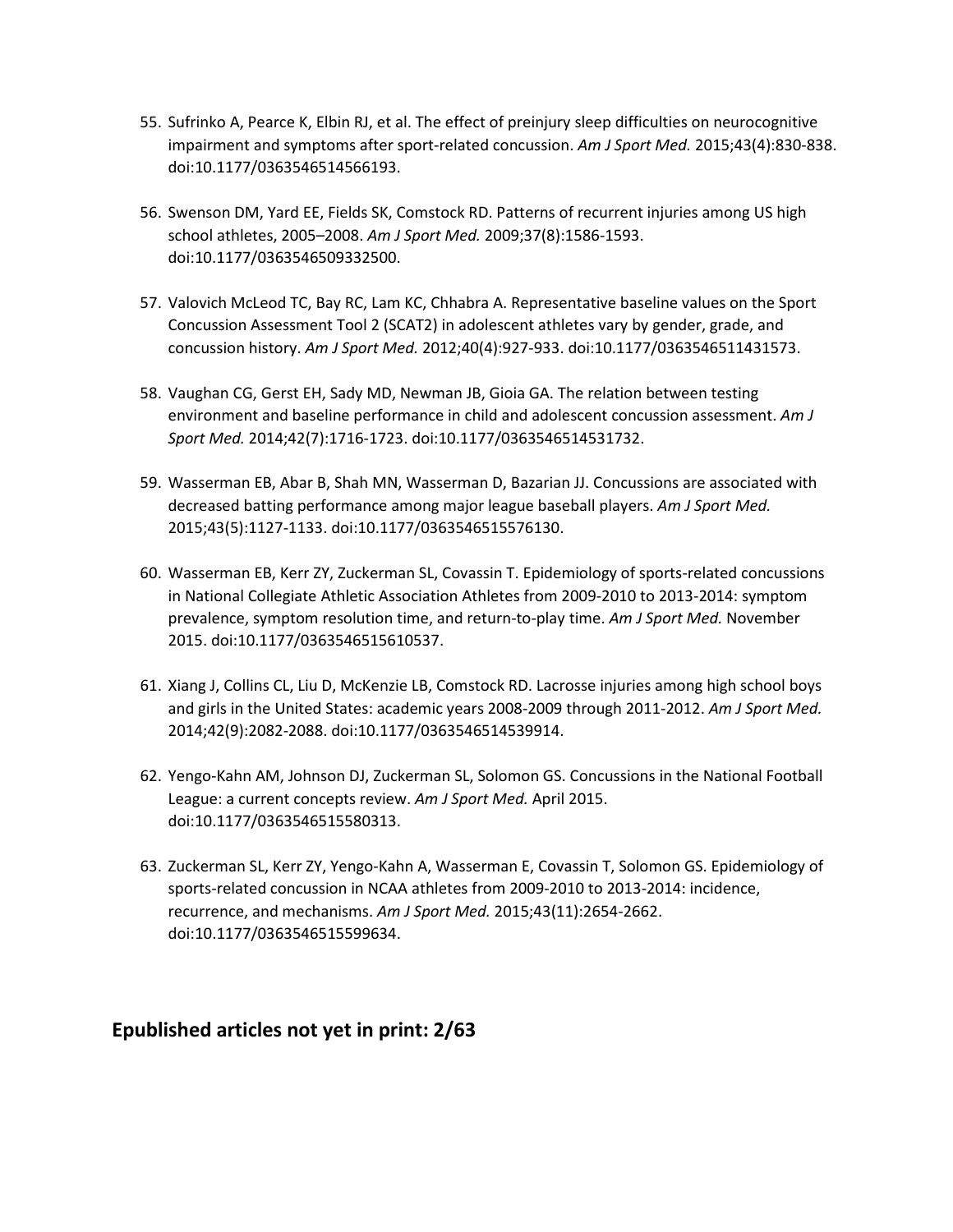## *Sports Health: A Multidisciplinary Approach* **Concussion Articles Jan 2009-Jan. 2016**

#### **[www.sportshealthjournal.org](http://www.sportshealthjournal.org/)**

- 1. Asif IM, Harmon KG, Drezner JA, O'Kane JW. Cerebral microhemorrhages in a collegiate football player: clinical implications in the management of sports concussion. *Sports Health*. 2010;2:391- 394.
- 2. Bell DR, Guskiewicz KM, Clark MA, Padua DA. Systematic review of the Balance Error Scoring System. *Sports Health*. 2011;3:287-295.
- 3. Broglio SP, Guskiewicz KM. Concussion in sports: the sideline assessment. *Sports Health*. 2009;1:361-369.
- 4. Casson IR, Viano DC, Haacke EM, Kou Z, LeStrange DG. Is there chronic brain damage in retired NFL players? Neuroradiology, neuropsychology, and neurology examinations of 45 retired players. *Sports Health*. 2014;6:384-395.
- 5. Casson IR, Viano DC, Powell JW, Pellman EJ. Concussions involving 7 or more days out of the National Football League. *Sports Health.* 2011;3:130-144.
- 6. Casson IR, Viano DC, Powell JW, Pellman EJ. Repeat concussions in the National Football League. *Sports Health*. 2011;3:11-24.
- 7. Casson IR, Viano DC, Powell JW, Pellman EJ. Twelve years of National Football League concussion data. *Sports Health*. 2010;2:471-483.
- 8. Concannon LG, Kaufman MS, Herring SA. Counseling athletes on the risk of chronic traumatic encephalopathy. *Sports Health*. 2014;6:396-401.
- 9. Esquivel A, Haque S, Keating P, Marsh S, Lemos S. Concussion management, education, and return-to-play policies in high schools: a survey of athletic directors, athletic trainers, and coaches. *Sports Health*. 2013;5:258-262.
- 10. Foley CM, Wang DH. Central diabetes insipidus following a sports-related concussion: a case report. *Sports Health.* 2012;4:139-141.
- 11. Giza CC, DiFiori JP. Pathophysiology of sports-related concussion: an update on basic science and translational research. *Sports Health*. 2011;3:46-51.
- 12. Kilcoyne KG, Dickens JF, Svoboda SJ, et al. Repeated concussion rates for three Division I football programs: an evaluation of the new NCAA concussion policy. *Sports Health.* 2014;6:402-405.
- 13. Kostyun RO, Hafeez I. Protracted recovery from a concussion: a focus on gender and treatment interventions in an adolescent population. *Sports Health*. 2015;7:52-57.
- 14. Kuhl HN, Ritchie D, Taveira-Dick AC, Hoefling KA, Russo SA. Concussion history and knowledge base in competitive equestrian athletes. *Sports Health*. 2014;6:136-138.
- 15. Kutcher JS. Management of the complicated sports concussion patient. *Sports Health*. 2010;2:197-202
- 16. Leddy JJ, Sandhu H, Sodhi V, Baker JG, Willer B. Rehabilitation of concussion and postconcussion syndrome. *Sports Health.* 2012;4:147-154.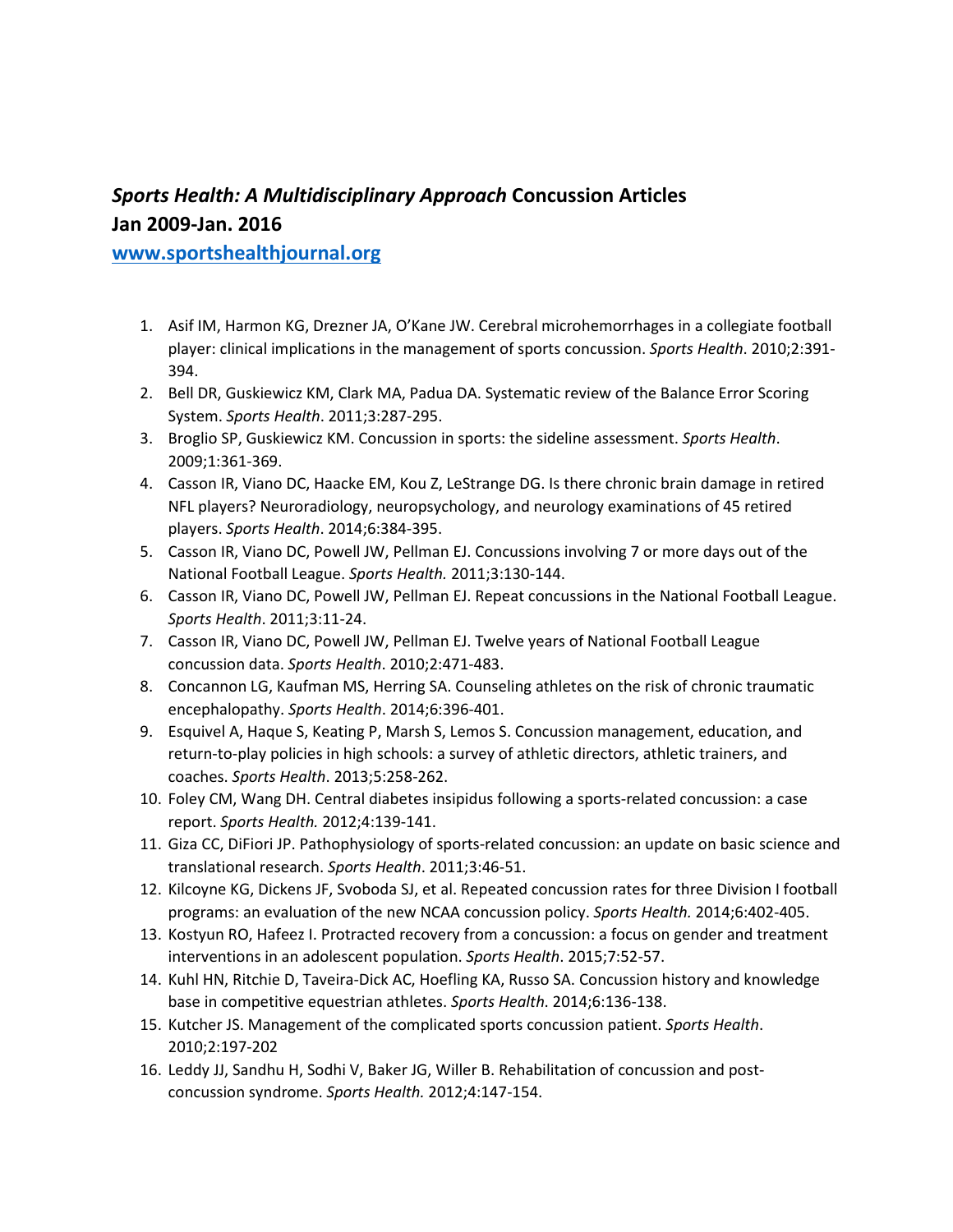- 17. Lin AC, Salzman FA, Bachman SL, et al. Assessment of parental knowledge and attitudes toward pediatric sports-related concussions. *Sports Health*. 2015;7:124-129.
- 18. Littleton C, Register-Mihalik JK, Guskiewicz KM. Test-retest repeatability of a computerized concussion test: CNS vital signs. *Sports Health*. 2015;7:443-447.
- 19. Lords Q, Freene JP. Traumatic migrane versus concussion: a case report. *Sports Health*. 2014;6:406-409.
- 20. McCrea HJ, Perrine K, Niogi S, Hartl R. Concussion in sports. *Sports Health*. 2013;5:160-164.
- 21. Mulligan IJ, Boland MA, McIlhenny CV. The Balance Error Scoring System learned response among young adults. *Sports Health*. 2013;5:22-26.
- 22. Provance AJ, Terhune EB, Cooley C, et al. The relationship between initial physical examination findings and failure on objective validity testing during neuropsychological evaluation after pediatric mild traumatic brain injury. *Sports Health*. 2014;6:410-415.
- 23. Register-Mihalik JK, Mihalik JP, Guskiewicz KM. Association between previous concussion history and symptom endorsement during preseason baseline testing in high school and collegiate athletes. *Sports Health*. 2009;1:61-65.
- 24. Rose SC, Fischer AN, Heyer GL. Physicians' management practices and perceived health risks when postconcussion symptoms persist. *Sports Health*. June 26, 2015. [issue 1/2016]
- 25. Ruhe A, Fejer R, Gansslen A, Klein W. Assessing postural stability in the concussed athlete: what to do, what to expect, and when. *Sports Health*. 2014;6:427-433.
- 26. Scopaz KA, Hatzenbuehler JR. Risk modifiers for concussion and prolonged recovery. *Sports Health.* 2013;5:537-541.
- 27. Shetty T, Raince A, Manning E, Tsiouris AJ. Imaging in chronic traumatic encephalopathy and traumatic brain injury. *Sports Health*. June 5, 2015. [issue 1/2016].
- 28. Williams RM, Welch CE, Weber ML, Parsons JT, Valovich McLeod TC. Athletic trainers' management practices and referral patterns for adolescent athletes after sport-related concussion. *Sports Health.* 2014;6:434-439.